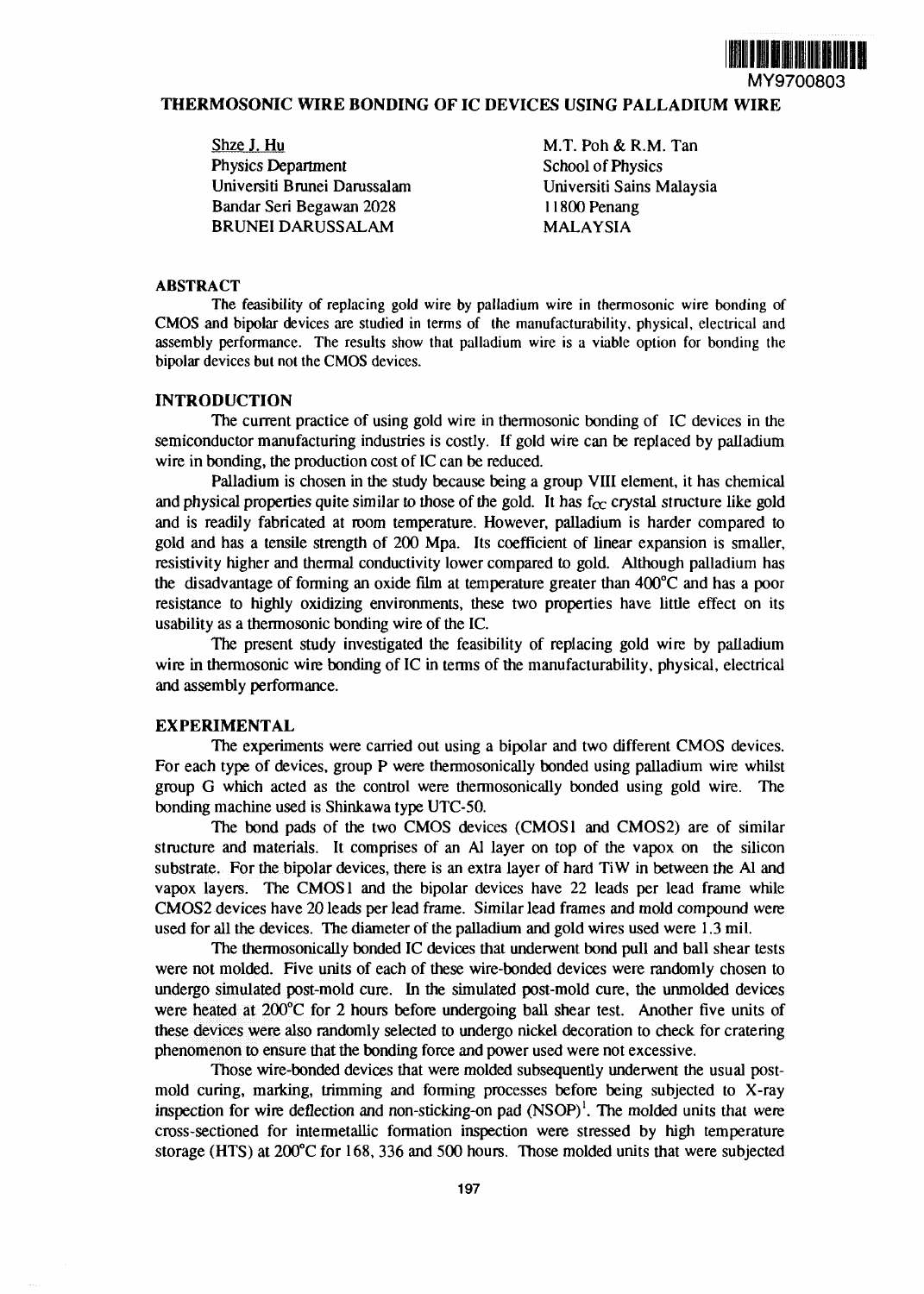# **ACXRI '96**

to electrical functional test were stressed for 168, 336 and 500 hours by operating life test (OPL). The functional test was carried out to ensure the correct logical function of the device and that all the processing defects were found. As the VOL test which is used to assure the input threshold levels of the devices is easily affected by the voltage drop, this functional test was carried out to compare the resistivity of the palladium wire with that of the gold wire.

### RESULTS **AND DISCUSSION**

Table 1 shows the average pull strength obtained for the three different devices. In general, devices with palladium wires have stronger bond pull values compared to those with gold wires. This is as expected since palladium is stronger than gold and has higher Young modulus. The differences in the bond pull strengths between the palladium and gold wires in both the CMOS devices, are however, not significant. Only in the bipolar devices, the palladium wire average bond pull strength is significantly higher than the gold wire average bond pull strength.

Column two of Table 2 shows the ball shear results for the three different devices without simulated post-mold cure at 200°C for 2 hours. Both CMOS devices with gold wire have higher ball shear values compared with those of palladium wire. When the SEM photographs of the palladium ball bond formed (photo la) was inspected, it was found that they were more spherical compared to those of the gold ball bond formed (photo lb) for both the CMOS devices. The more spherical shape implied a smaller contact surface between the palladium ball and the bond pad since the palladium is harder than gold. This explains why the ball shear value of the palladium ball in the CMOS devices being lower. For the bipolar devices, the ball shear value for the palladium ball is higher compared to that of the gold ball. The SEM photos show the bipolar palladium and gold ball bonds formed are more similar in shape (photos 2a and 2b).

Column three of Table 2 shows the average ball shear strength obtained after the unmolded devices were heated for 2 hours at 200°C. For palladium ball bonds, the ball shear strengths remained very much the same as those without the heat treatment. The gold ball bonds for all the devices on the contrary showed a clear rise in the ball shear strength after the heat treatment. The heat treatment had strengthened the gold ball bond. The intermetallic cross-section study helped elucidating these results. For all the three devices with gold wire ball bond, Au-Al intermetallic formation was observed at zero hour time point (photo 3a). As the HTS time point increased, the intermetallic layer became thicker (photo 3b) thus increasing the bond strength<sup>2</sup>. For all the three devices with the palladium wire bonding, the Pd-Al intermetallic formation was not observed until 336 hours of HTS stress at 200°C (photo 4). The growth of intermetallic layer follows Kidson equation<sup>3</sup>,

## $X = C \exp(-E/KT) t^{0.5}$

where E is the activation energy and t is the time interval.

Since the activation energy of palladium and gold are 63.6 kcal/mol and 27 kcal/mol respectively, it explained why Pd-Al intermetallics growth is slower than that of Au-Al intermetallics. The slower growth rate of Pd-Al intermetallic is less likely to cause Kirkendall voids<sup>3</sup> failure under higher HTS time point. Nonetheless up till 1000 hours time point HTS, no void was detected for all the devices bonded either with palladium or gold.

The bond pull and ball shear results thus showed that palladium wire is not a good substitute of the gold wire in the thermosonic bonding of the CMOS devices. Furthermore, the photos of the intermetallic cross-section of all the palladium ball bond (photo 4) showed that there was a 'spark-like' diffusion of the palladium into the surrounding mold compound starting at 168 hours time out. In the case of the gold ball bond, the gold diffusion into the surrounding mold compound was observed only at 1000 hours time out. All the devices that underwent nickel decoration test did not show cratering phenomenon indicating that the bonding force and power used in the study were satisfactory and not excessive.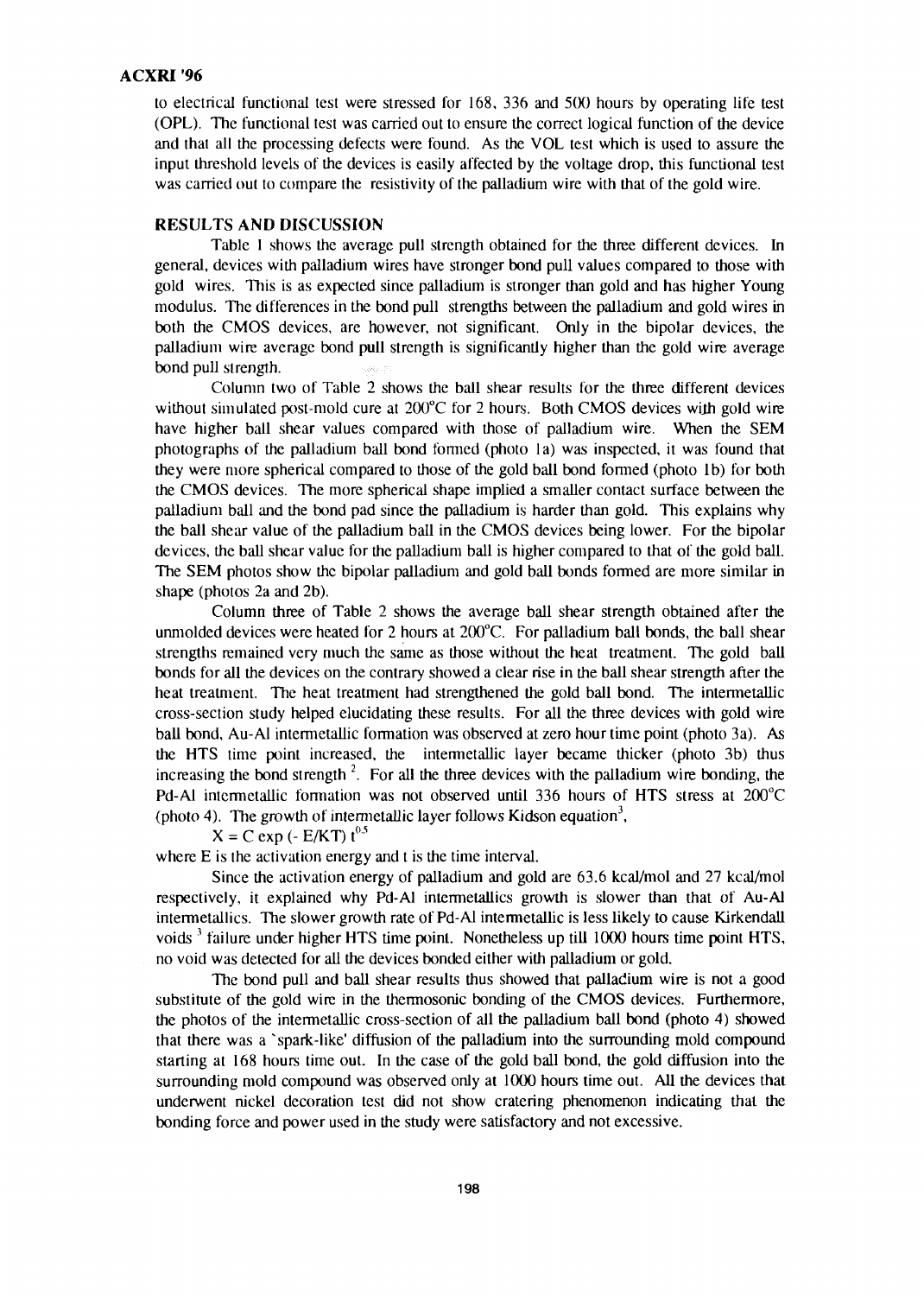The X-ray inspection of the molded devices showed that rejects only occurred in the CMOS IP and CMOS2P devices. The CMOS devices do not have the TiW layer in the pad and their rejects were almost all NSOP. The number of rejects out ol a lotal of 200 units inspected for the CMOS IP and CMOS2P devices were 108 and 96 respectively. These results further supported the ball shear test which showed weaker palladium bond formed for the CMOS devices. The harder palladium wire required a stiff TiW layer in the bond pad to prevent the bond pad from cracking during wire bonding. The absence of the TiW layer on the pad caused the palladium bond not well-formed which subsequently triggered NSOP to manifest during the molding process. No reject was observed for CMOS devices that were bonded with gold wire and bipolar devices that were bonded with either gold or palladium wire.

To assess the degree of wire sweep, the wire deflection was observed at two positions using the X-ray. The first position was at the wire bonded at the corner of the lead frame at an angle of  $\sim$ 45 $\degree$  to the direction of flow of the mold compound whilst the second position was at the wire bonded perpendicular to the direction of flow of the mold compound. The

**Y** wire deflection w, was measured by  $w = 100 - w$  where X is the distance between the first

and second bond and Y is the maximum height of the wire loop. Table 3 shows the wire deflection results obtained at these two positions. For CMOS1 devices, the palladium wires had deflected more than the gold wires. For CMOS2 and bipolar devices, the difference in the wire deflection between the palladium and gold wires were not so significant. Palladium the being harder than gold requires slightly longer length for the same bonding in order to reduce stress in the wire looping profile. Longer wire length is more likely to sweep during molding process and also to cause sagging defect. However, owing to the bigger die size of the CMOS2 and bipolar devices, shorter wires were required for bonding the die to the lead frame. This explained why wire deflection was not critical when palladium wires were used for bonding in these devices.

The functional VOL tests results for all the devices bonded either with palladium or gold wires were not affected by the OPL within 500 hours time point. Table 4 shows the average VOL voltage obtained for the devices under the OPL stress. The production specification voltages for the CMOS1, CMOS2 and bipolar devices are  $0.36V$ ,  $0.26V$  and  $0.55V$  respectively. Although the VOL values obtained for all the devices bonded with 0.55V respectively. Although the VOL values obtained for all the devices bonded with palladium wire were higher than those bonded with gold wire because of palladiums higher resistivity, they are still way within the production specification values.

### **CONCLUSION**

The manufacturability of the bipolar devices bonded with palladium wire is 96% and comparable to that of the gold wire (97%). Its assembly ability and physical performance (pull strength, ball shear strength, ball formation and wire sweep) using palladium wires are also comparable if not better than those using gold wire. In spite of palladium's higher resistivity, the bipolar devices bonded with palladium wire passed the electrical functional test. The two CMOS devices bonded with palladium wires yielded unsatisfactory results in both the physical and electrical tests and their manufacturability were also rather low (44% and 50% respectively). Thus, palladium wire is a viable option for thermosonically bonding the bipolar devices but not the CMOS devices.

#### REFERENCES

»1 S.J. Hu, G.E. Lim, T.L. Lim and K.P. Foong, "Study of Temperature Parameter on the Thermosonic Gold Wire Bonding of High-Speed CMOS", IEEE Trans. Comp., Hybrids Manuf. Technol., Vol. 14, pp. 855-858, 1991.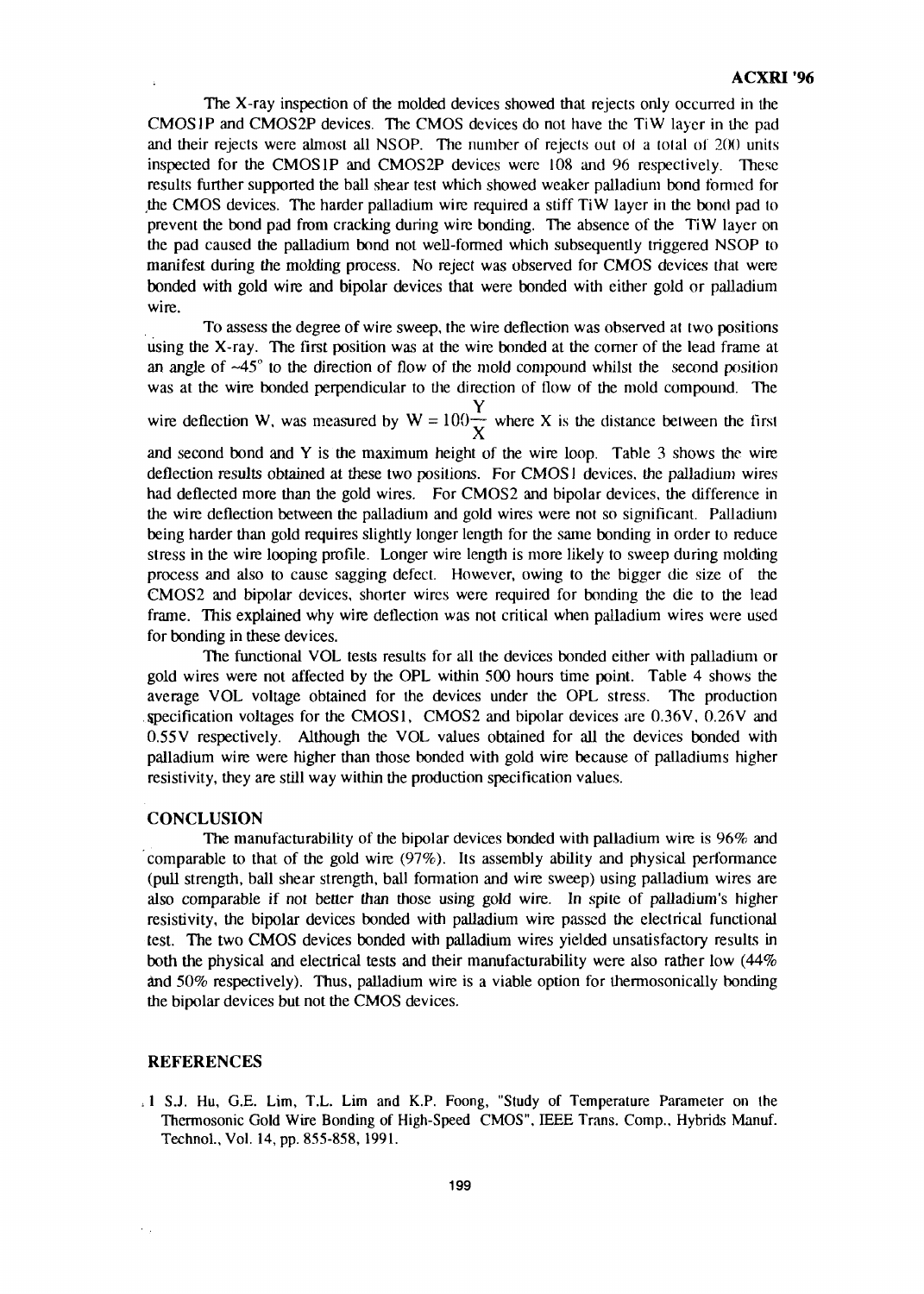## ACXRI '96

- 2 G. Magni, C. Nobilc, G. Ottaviani, M. Costato and E. Galli, "Gold-Aluminium Thin Film Interactions and Compound Formation", J. Appl. Phys., Vol. 52, pp. 4047-4054, 1981.
- 3 Elliot Philofsky, "Purple Plague Revisited", Solid State Electronics, Vol. 13, No. 10, pp. 1391- 1399, 1970.

Table 1: The average pull strengths of the devices bonded with gold or palladium wires.

| Devices             | Average pull strength $(g)$ |
|---------------------|-----------------------------|
| CMOS <sub>1G</sub>  | $12.90 \pm 1.63$            |
| <b>CMOS1P</b>       | $14.28 \pm 2.40$            |
| CMOS <sub>2G</sub>  | $11.84 \pm 1.84$            |
| CMOS <sub>2</sub> P | $12.36 \pm 2.10$            |
| Bipolar G           | $11.42 \pm 1.78$            |
| <b>Bipolar P</b>    | $15.11 \pm 2.31$            |

Table 2: The average ball shear strength of the bonded devices without and with simulated postmoid cure at 200°C for 2 hours.

| <b>Devices</b>     | Average strength $(g)$<br>without simulated post-mold cure | Average strength $(g)$<br>with simulated post-mold cure |
|--------------------|------------------------------------------------------------|---------------------------------------------------------|
| <b>CMOS1G</b>      | $58.91 \pm 4.15$                                           | $67.70 \pm 6.21$                                        |
| <b>CMOSIP</b>      | $37.69 \pm 5.07$                                           | $36.94 \pm 4.40$                                        |
| CMOS <sub>2G</sub> | $58.27 \pm 6.04$                                           | $77.33 \pm 9.99$                                        |
| CMOS2P             | $34.10 \pm 4.99$                                           | $34.94 \pm 4.13$                                        |
| Bipolar G          | $47.77 \pm 5.47$                                           | $59.91 \pm 5.10$                                        |
| <b>Bipolar P</b>   | $51.05 \pm 6.92$                                           | $50.60 \pm 5.57$                                        |

Table 3: The wire deflection at position 1 and position 2 of the bonded die.

| Devices            | Position 1      | Position 2      |
|--------------------|-----------------|-----------------|
| <b>CMOSIG</b>      | $1.98 \pm 0.79$ | $1.50 \pm 1.03$ |
| <b>CMOS1P</b>      | $5.02 \pm 2.51$ | $4.34 \pm 2.24$ |
| CMOS <sub>2G</sub> | $1.70 \pm 0.57$ | $2.84 \pm 1.22$ |
| CMOS2P             | $2.34 \pm 0.67$ | $4.38 \pm 2.54$ |
| <b>Bipolar G</b>   | $2.34 \pm 0.88$ | $2.42 \pm 0.92$ |
| <b>Bipolar P</b>   | $2.60 \pm 1.11$ | $3.50 \pm 1.57$ |

Table 4: The average VOL voltage of the bonded devices.

| <b>Devices</b>     | Average voltage (V) |  |
|--------------------|---------------------|--|
| <b>CMOSIG</b>      | 0.163               |  |
| <b>CMOSIP</b>      | 0.179               |  |
| CMOS <sub>2G</sub> | 0.159               |  |
| CMOS2P             | 0.188               |  |
| Bipolar G          | 0.367               |  |
| <b>Bipolar P</b>   | 0.382               |  |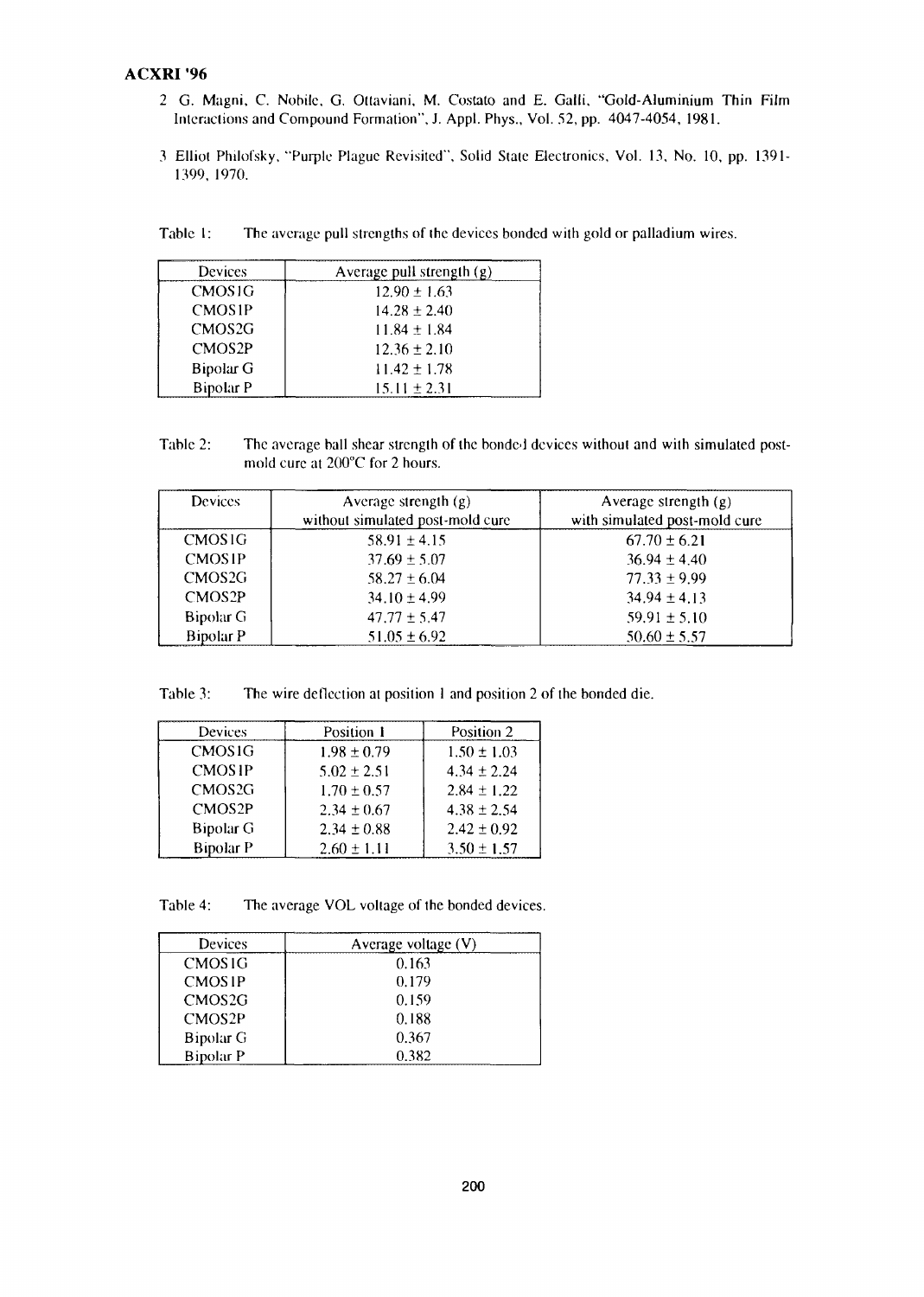

Photo la: Palladium ball bond of CMOS device.



Photo lb: Gold ball bond of CMOS device.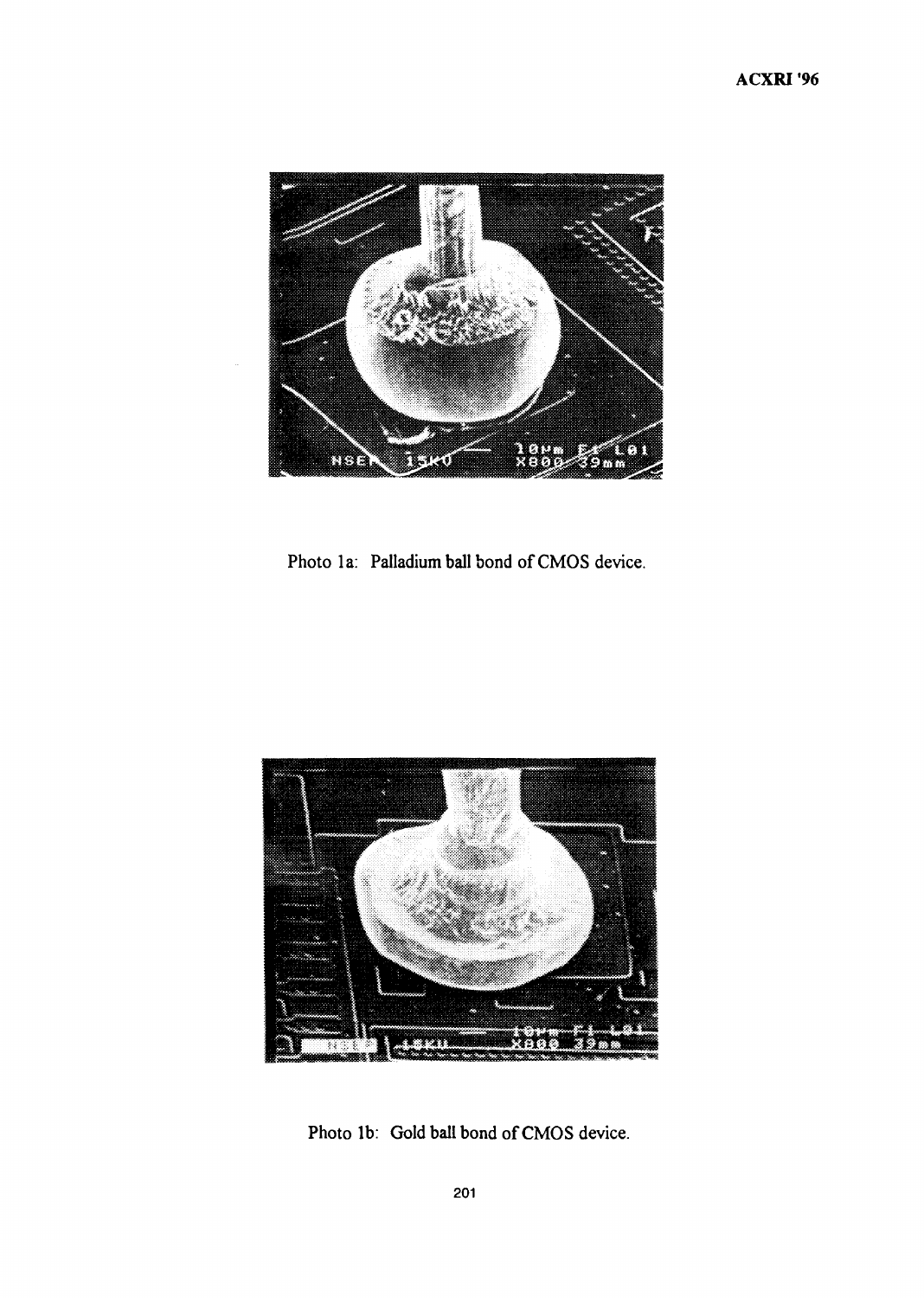

Photo 2a: Palladium ball bond of bipolar device.



Photo 2b: Gold ball bond of bipolar device.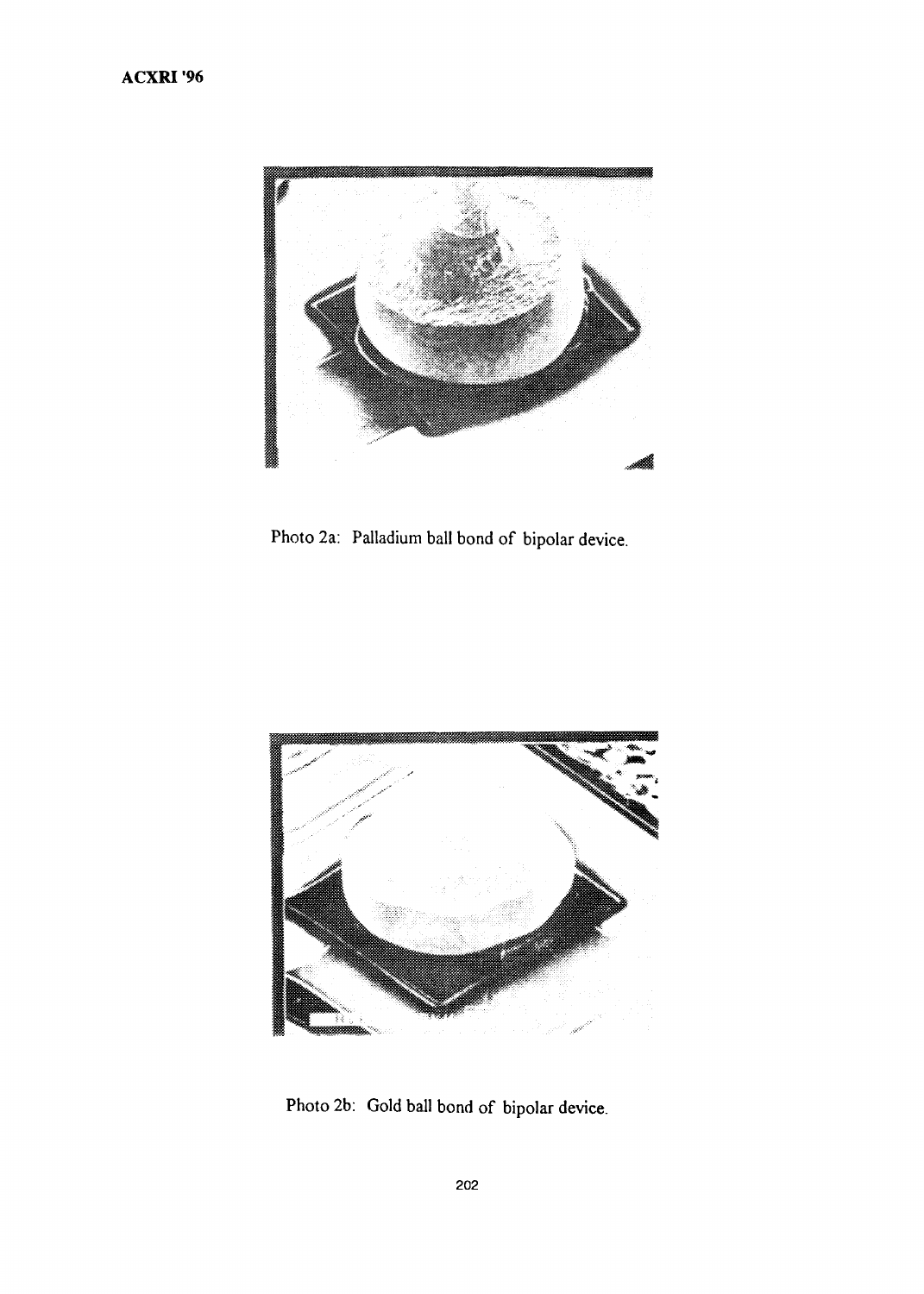

Photo 3a: Au-Al intermetallic formation of CMOS at zero hour.



Photo 3b: Au-Al intermetallic formation of CMOS after 336 hours of HTS stress at 200°C.